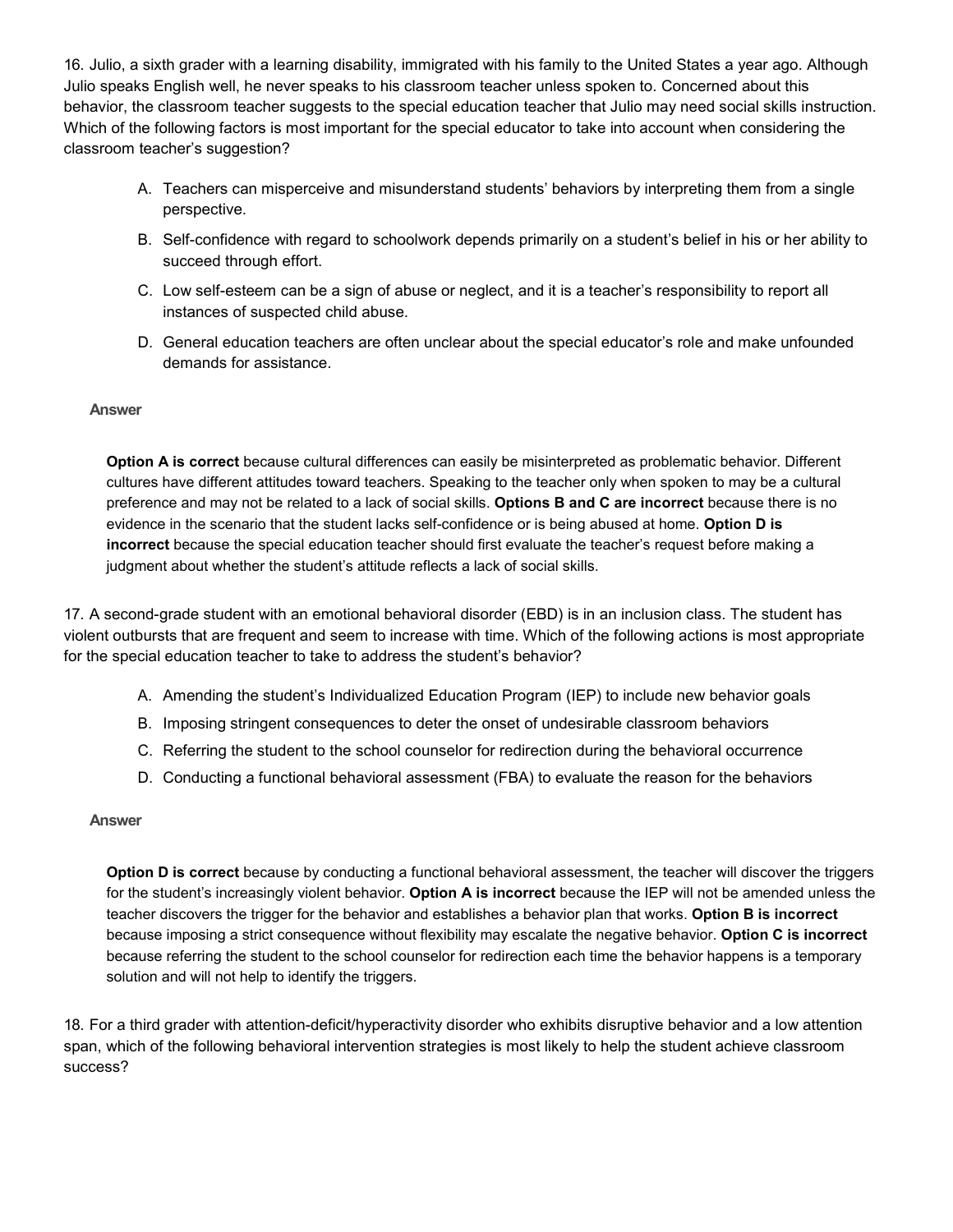- A. Arranging for the student to complete an assignment independently at the back of the classroom
- B. Redirecting the student to focus on classroom rules each time the negative behavior occurs
- C. Decreasing the duration of any activity by breaking it down into smaller, more manageable sections
- D. Ignoring the negative behavior each time it occurs in the hope that it will pass

**Option C is correct** because breaking down the activity into more manageable sections will allow the student to remain on task and complete assignments successfully without disruption. **Option A is incorrect** because asking the student to complete assignments independently at the back of the classroom will not help the student remain on task or allow the student to seek assistance from the teacher easily. **Option B is incorrect** because reminding the student of the classroom rules several times during a lesson may disrupt the class and is therefore not an appropriate strategy. **Option D is incorrect** because ignoring a negative behavior will escalate the behavior and disrupt the whole class.

**Competency 007—The special education teacher understands and applies knowledge of transition issues and procedures across the life span.**

19. Of the following, the most effective means of providing program continuity for children transitioning from preschool to kindergarten is to offer

- A. a preschool program that stresses the development of independent work habits and the ability to follow directions.
- B. a developmentally appropriate program in both preschool and kindergarten that is responsive to individual differences.
- C. a preschool environment that strongly emphasizes the development of literacy skills.
- D. an environment in both preschool and kindergarten that engages children in collaborative planning and problem solving.

#### **Answer**

**Option B is correct** because preschool students need a developmentally appropriate program in kindergarten that will improve their self-esteem and develop their cultural identities. **Option A is incorrect** because preschool students are not mature enough to work independently. **Option C is incorrect** because preschool students should learn a variety of skills, not just literacy skills. **Option D is incorrect** because preschool- and kindergarten-age students are not mature enough to collaborate and solve problems on their own.

20. At an Admission Review Dismissal (ARD) committee meeting for a 4-year-old student with a mild intellectual disability, it was decided that the student will transition from a self-contained preschool classroom to an inclusion kindergarten classroom. Which of the following actions is most appropriate for the current special education teacher to take to make sure that the student has a smooth transition?

- A. Finding opportunities for the student to interact with nondisabled peers to foster the acquisition of social skills
- B. Preteaching the kindergarten curriculum to help the student keep up with nondisabled peers academically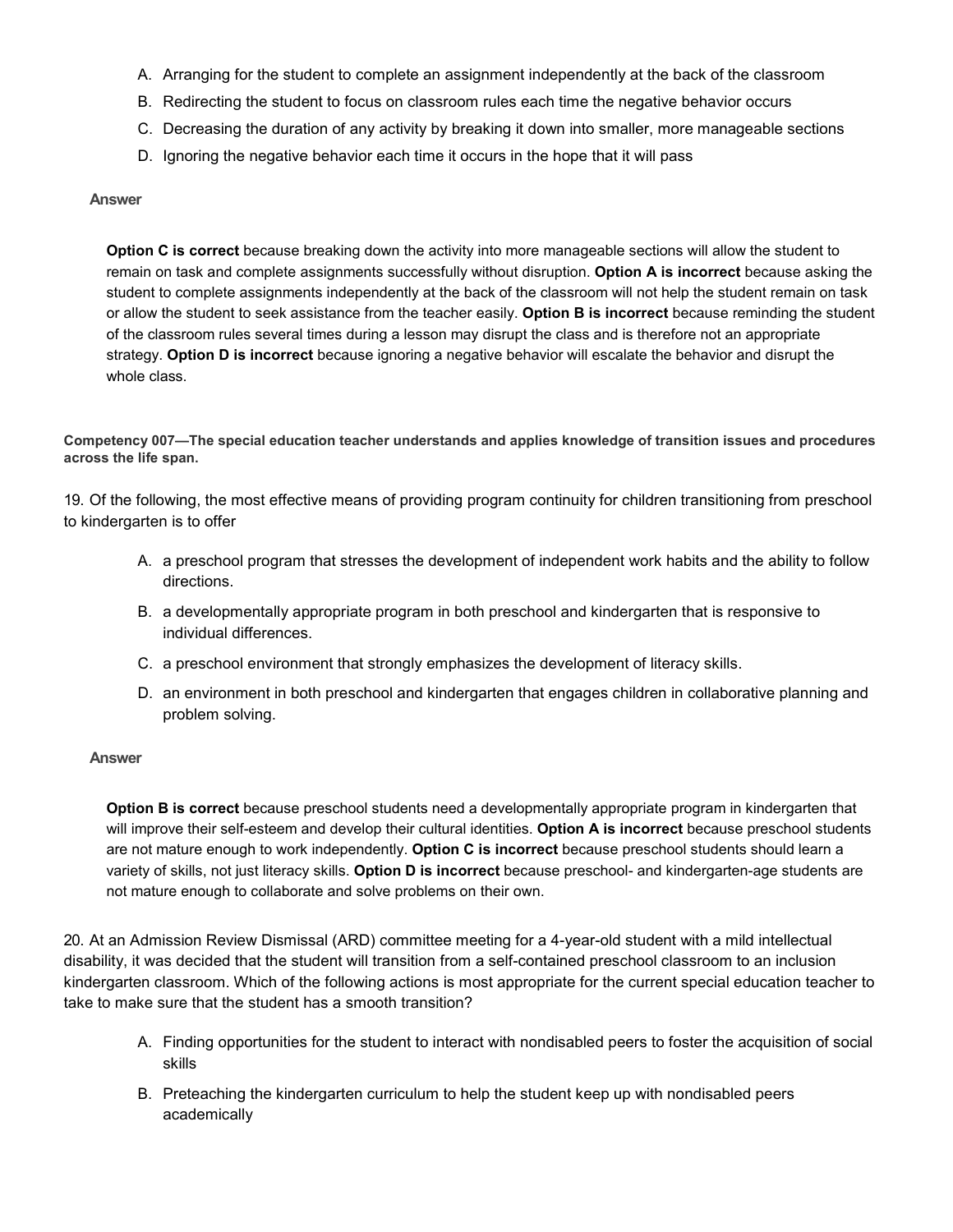- C. Concentrating instruction in the area of reading so that the student will have mastered the alphabetic principle prior to entering kindergarten
- D. Providing the student with the schedule of the new classroom so that the student becomes accustomed to the new routine

**Option A is correct** because for a four-year-old student with an intellectual disability, learning social skills is crucial in order to be successfully included with typically developing, same-aged peers. **Option B is incorrect** because a focus on academic skills will not prepare the student to function socially with peers in the kindergarten environment. **Option C is incorrect** because such mastery is not required of students without disabilities until the end of kindergarten. **Option D is incorrect** because even though a visual schedule will help the student adjust to the new classroom routine, the preschool teacher is not required to provide one. This is the responsibility of the kindergarten teacher.

## **Domain III—Promoting Student Achievement in English Language Arts and Reading and in Mathematics**

**Competency 008—The special education teacher promotes students' performance in English language arts and reading.**

21. Ms. Lewis, a kindergarten teacher, shows an unfamiliar storybook to a student. She asks the student to point to the title of the book and open the book to the first page of the story. After the teacher reads a few pages, she asks the student to point to the words. The teacher is most likely assessing the student's awareness that

- A. different conventions are associated with different genres of literature.
- B. printed text corresponds to oral language.
- C. letters correspond to individual speech sounds.
- D. reading is an interactive process between the reader and the text.

#### **Answer**

**Option B is correct** because by pointing to the words on a page, the student associates printed words with oral language. Grasping this connection is important for language development. **Option A is incorrect** because pointing to the words in a text will not help the student become familiar with genre collection. **Option C is incorrect** because the student is not working on letter-sound correspondence. **Option D is incorrect** because an interactive activity during reading would involve the teacher asking questions and the student answering them.

22. A special education teacher prepares a group of students to listen to a story about a whale by asking them what they know about whales and writing the students' responses on the board. This activity is likely to facilitate comprehension of the story primarily because it will

- A. prompt students to learn more about the topic.
- B. encourage the students to use metacognitive strategies.
- C. integrate oral and written vocabulary skills.
- D. connect new information to the students' background knowledge.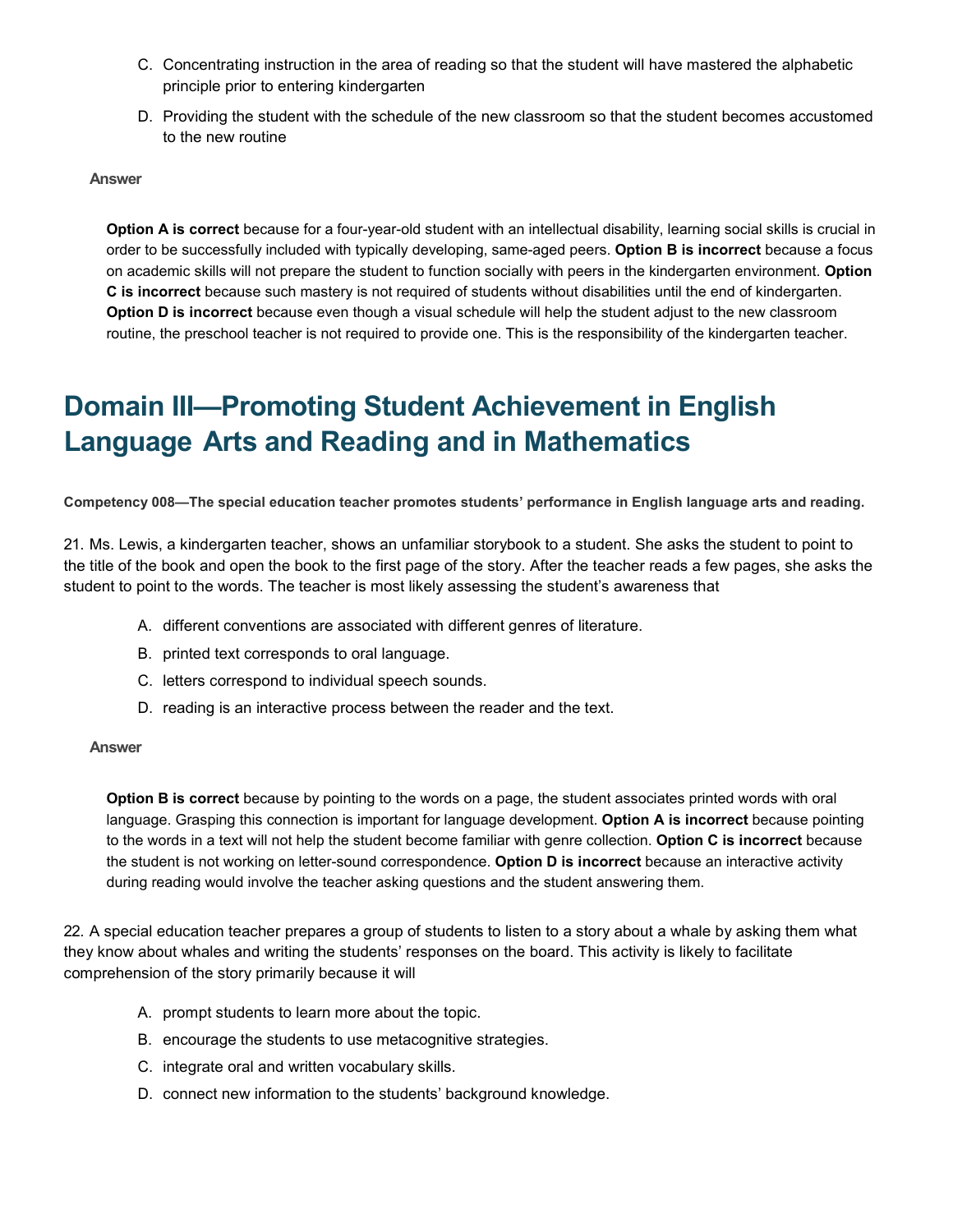**Option D is correct** because the students' background information about whales will help them acquire new information about the topic. **Option A is incorrect** because prompting the students to learn more about the topic does not require the teacher to check for prior knowledge. **Option B is incorrect** because metacognitive strategies require higher-order thinking, which will come later in the lesson. **Option C is incorrect** because integrating oral and written vocabulary skills is not an example of using prior knowledge to learn more about a new topic.

## **Use the information below to answer the question that follows.**

Ms. Ortiz is a special educator who teaches in a middle school resource room. At the beginning of each school year, she has each student complete an interest inventory such as the one shown below.

- 1. What is your favorite animal?
- 2. What is your favorite game?
- 3. What is your favorite sport?
- 4. What do you like to do after school?
- 5. What is your favorite school subject?
- 6. What famous person would you most like to meet?
- 7. What place would you like to visit?

23. In planning reading instruction for students with disabilities, Ms. Ortiz could best use the information from this informal assessment to

- A. determine students' instructional reading levels.
- B. suggest themes for units to the students' English language arts teachers.
- C. help students select books for independent reading.
- D. determine gaps in students' vocabulary and concept development.

#### **Answer**

**Option C is correct** because an inventory of the students' interests will help the students select books for independent reading. **Option A is incorrect** because an inventory of the students' interests will not help the teacher determine the instructional levels of the students. **Option B is incorrect** because the teacher does not need an inventory of the students' interests in order to plan unit lessons for English language arts. **Option D is incorrect**  because an inventory of the students' interests will not pinpoint the deficiencies in their vocabulary and concept development.

24. Which of the following activities, performed by young children while a story is being read to them, would most likely encourage them to listen for meaning?

- A. Tapping their feet to the rhythm of the words
- B. Miming the action of the story
- C. Raising their hands when they hear the main character's name
- D. Making a clay sculpture of their favorite character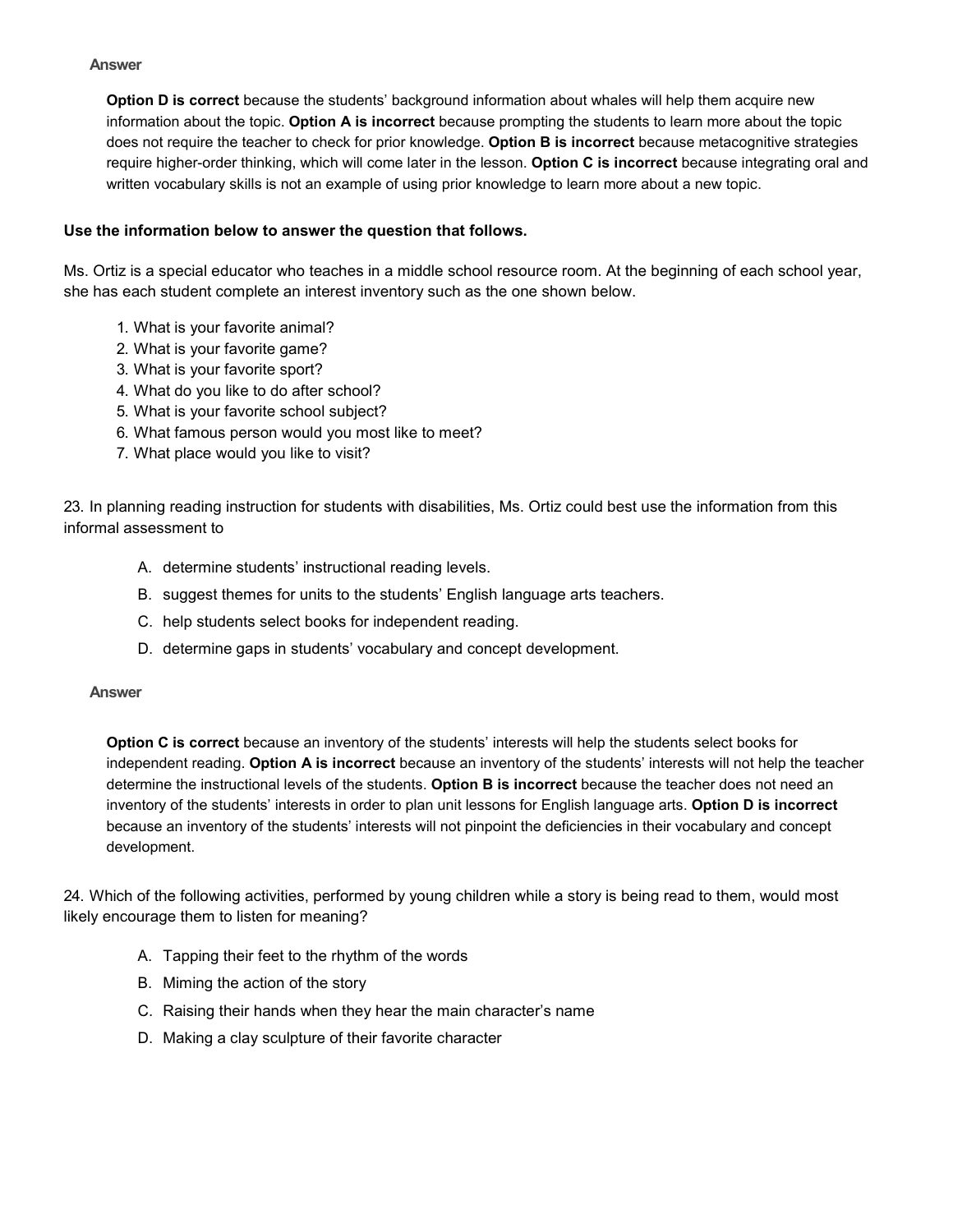**Option B is correct** because students miming the action of the story while the teacher reads encourages them to reflect on a significant moment in the story and understand its meaning. **Option A is incorrect** because tapping feet while the story is being read will distract other students. **Options C and D are incorrect** because raising hands when the name of a character is spoken and making a clay sculpture of a character are not effective strategies to test for understanding of the meaning of the story.

25. A first-grade teacher who is working with a group of beginning readers gives each student a set of word cards. On each card is printed a word that the students have already learned to read (e.g., "he," "she," "sees," "loves," "has," "the," "a," "dog," "cat," and "pail"). The teacher shows the students how to arrange the cards to create a statement (e.g., "she sees the cat"). Students then create their own statements and read them aloud. One goal of this activity is to promote students' reading development by reinforcing word recognition skills. In addition, this activity can be expected to promote students' writing development by

- A. helping them learn to view writing as a useful tool for communication.
- B. promoting their recognition of similarities and differences between written and oral language.
- C. building their understanding of basic syntactic structures.
- D. helping develop their understanding of the value of writing conventions.

#### **Answer**

**Option C is correct** because an interactive writing activity will help the students understand how to create complete sentences using familiar words. **Options A and B are incorrect** because the teacher is presenting the basics of writing, not demonstrating different ways of communication. **Option D is incorrect** because the activity is focusing on basic syntactic structures, not writing conventions.

## **Use the information below to answer the question that follows.**

A sixth-grade teacher has made the following notes about a student's reading performance.

Rebecca's oral reading speed and accuracy are about average for the class. Her errors, which tend to occur when she encounters unfamiliar polysyllabic words, usually consist of substituting real words or nonsense words that are structurally similar to the printed words rather than words that are semantically or syntactically correct.

Rebecca's performance on oral and written comprehension questions that are based on silent and oral reading selections is also average for the class; however, her miscues are numerous and sometimes seem to interfere with her comprehension.

26. Based on the teacher's notes about Rebecca's reading performance, Rebecca would benefit most from instruction to help her

- A. recognize high-frequency words with regular and irregular spellings.
- B. use context clues and monitor her comprehension as she reads.
- C. apply knowledge of phonics to decode unfamiliar words.
- D. improve reading fluency and vocabulary skills.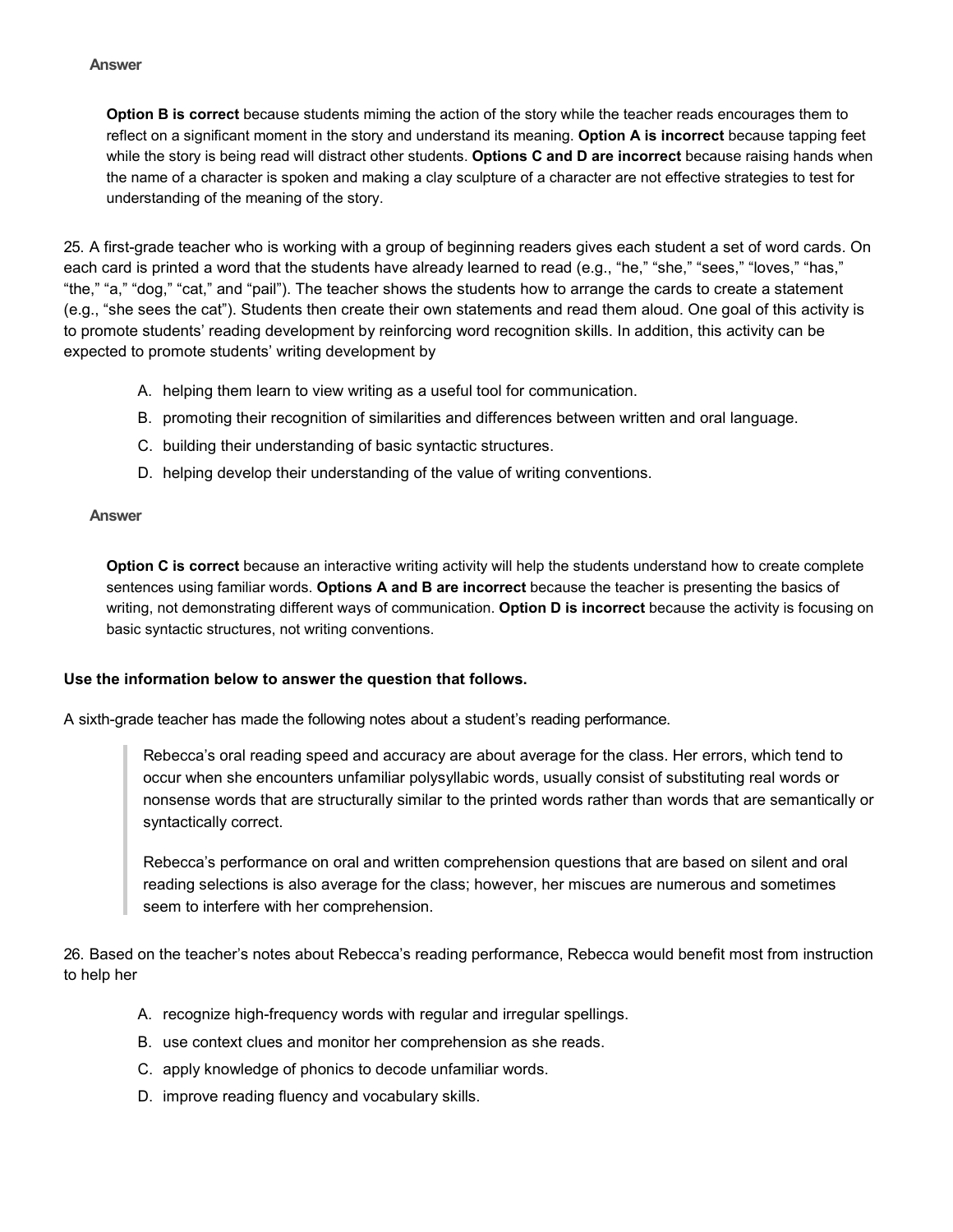**Option B is correct** because using context clues will help Rebecca improve her comprehension skills. **Options A, C, and D are incorrect** because decoding and learning new words out of context are not effective strategies for helping Rebecca improve her comprehension skills.

27. A teacher regularly analyzes the attempted spellings of emergent readers. In addition to providing information about students' spelling development, the teacher's approach would best help the teacher assess students'

- A. level of reading fluency.
- B. use of word-identification strategies.
- C. ability to apply phonics skills.
- D. knowledge of comprehension strategies.

#### **Answer**

**Option C is correct** because analyzing the invented spelling of emergent readers will allow the teacher to assess the students' understanding of phonemic awareness and to determine whether they are able to apply phonemic awareness skills to decode words. **Options A, B, and D are incorrect** because analyzing attempted spellings of emergent readers, will not enable the teacher to assess the students' reading fluency and word identification skills or to check their reading comprehension levels.

28. To promote students' reading fluency, a fifth-grade teacher plans activities in which students and their assigned partners engage in repeated oral readings. When the teacher assembles the reading materials for the activities, the teacher should assign each pair of students passages from a text that

- A. both students are capable of reading aloud with no more than 5 word-recognition errors per 100 words of text.
- B. the students have previewed and selected themselves.
- C. both students are capable of reading aloud with no more than 25 word-recognition errors per 100 words of text.
- D. the students have been reading in connection with content-area study.

#### **Answer**

**Option A is correct** because 5 out of 100 word-recognition errors implies that the students are fluent readers and they can read independently. Choosing a book that both the students can read independently allows them to take turns reading and provide each other with feedback as a way to monitor comprehension. **Option B is incorrect** because for the students to succeed in reading, the teacher has to choose a book at the appropriate reading level of the students. **Option C is incorrect** because 25 out of 100 word-recognition errors implies that the text selected is too difficult and is not at the independent reading level of the students. **Option D is incorrect** because if the book is selected in connection to a content area, the reading level may not be at the independent reading level of the students.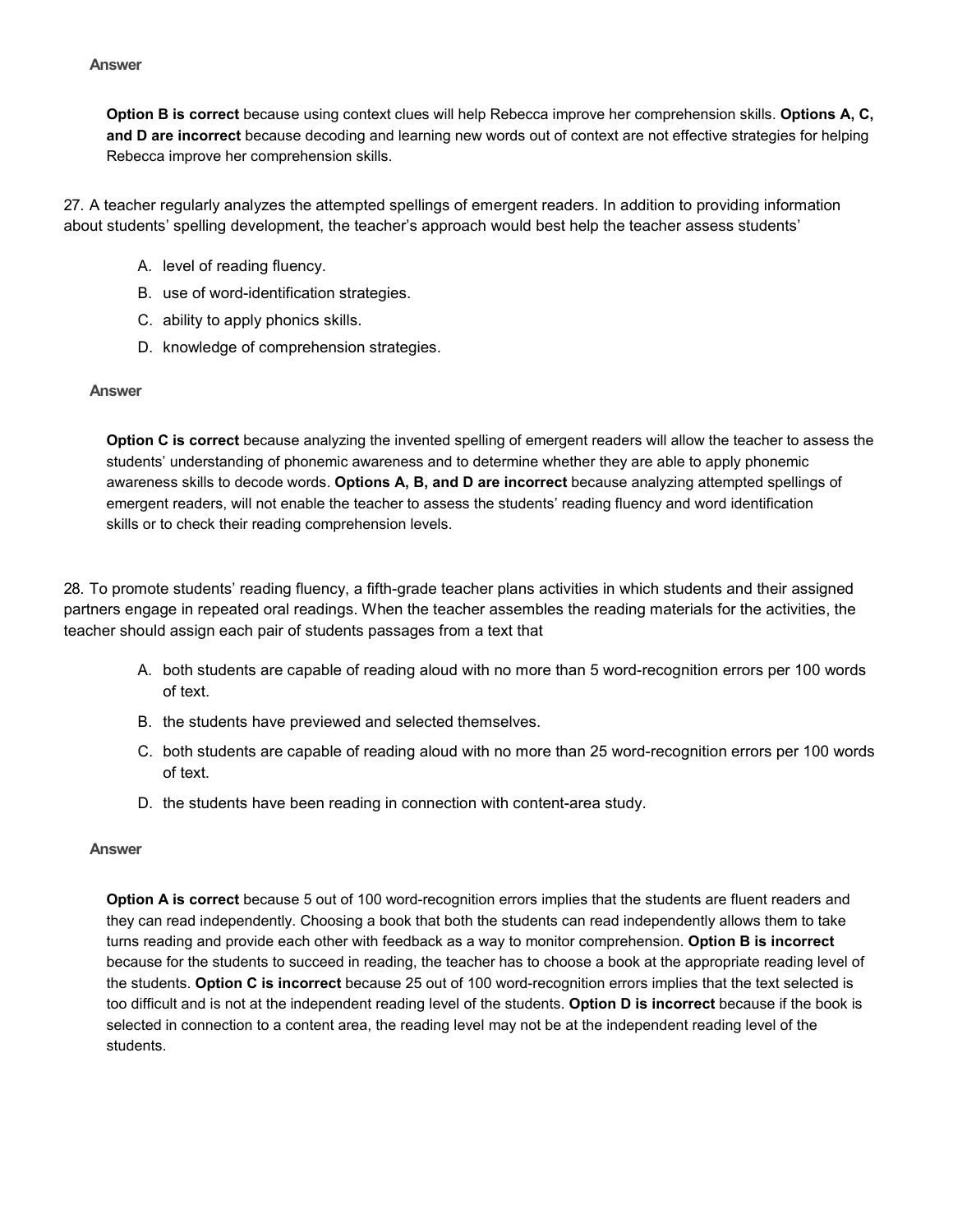## **Use the information below to answer the question that follows.**

A middle school teacher plans the following activities in connection with a field trip to view a photojournalism exhibit at a local museum.

- Before the trip, students study how elements of design and photographic techniques express ideas and communicate meaning.
- The teacher gives students a list of questions to read and consider as they view the exhibit.
- After the trip, students work in small groups to write answers to the questions.
- In a whole-class discussion, students share their reactions to the exhibit and their groups' answers to the questions.

29. Which of the following additional activities would best help the teacher informally assess students' understanding of the way visual images and elements of design create meaning?

- A. Students work in small groups to prepare their own exhibits by using photographs from newspapers and magazines to tell a story.
- B. Each student researches one photojournalist featured at the exhibit and presents a brief report on the photojournalist's work in the field.
- C. Students write an essay about the photojournalism exhibit at the museum, analyzing a particular photograph they liked.
- D. Each student writes a simulated magazine article and creates a drawing or illustration to accompany the article.

#### **Answer**

**Option A is correct** because letting the students work cooperatively in small groups to create a photo exhibit will provide them the opportunity to share ideas and allow the teacher to assess their understanding of the concept of photojournalism by telling a story through images. **Options B, C, and D are incorrect** because these tasks focus on independent research and writing, which is not the objective of the lesson.

30. A reading teacher asks students to read a short passage from a text and then close their eyes for a minute to visualize what they just read. The activity will help the students to

- A. understand the meaning of new vocabulary words.
- B. increase phonemic awareness.
- C. improve reading comprehension.
- D. increase reading fluency.

#### **Answer**

**Option C is correct** because creating visual images increases students' reading comprehension and provides an anchor to the text. **Option A is incorrect** because there is no evidence that reading short passages increases understanding of vocabulary within the passage. **Option B is incorrect** because visualization of a text does not increase phonemic awareness. **Option D is incorrect** because visualization of a text does not help in reading fluency.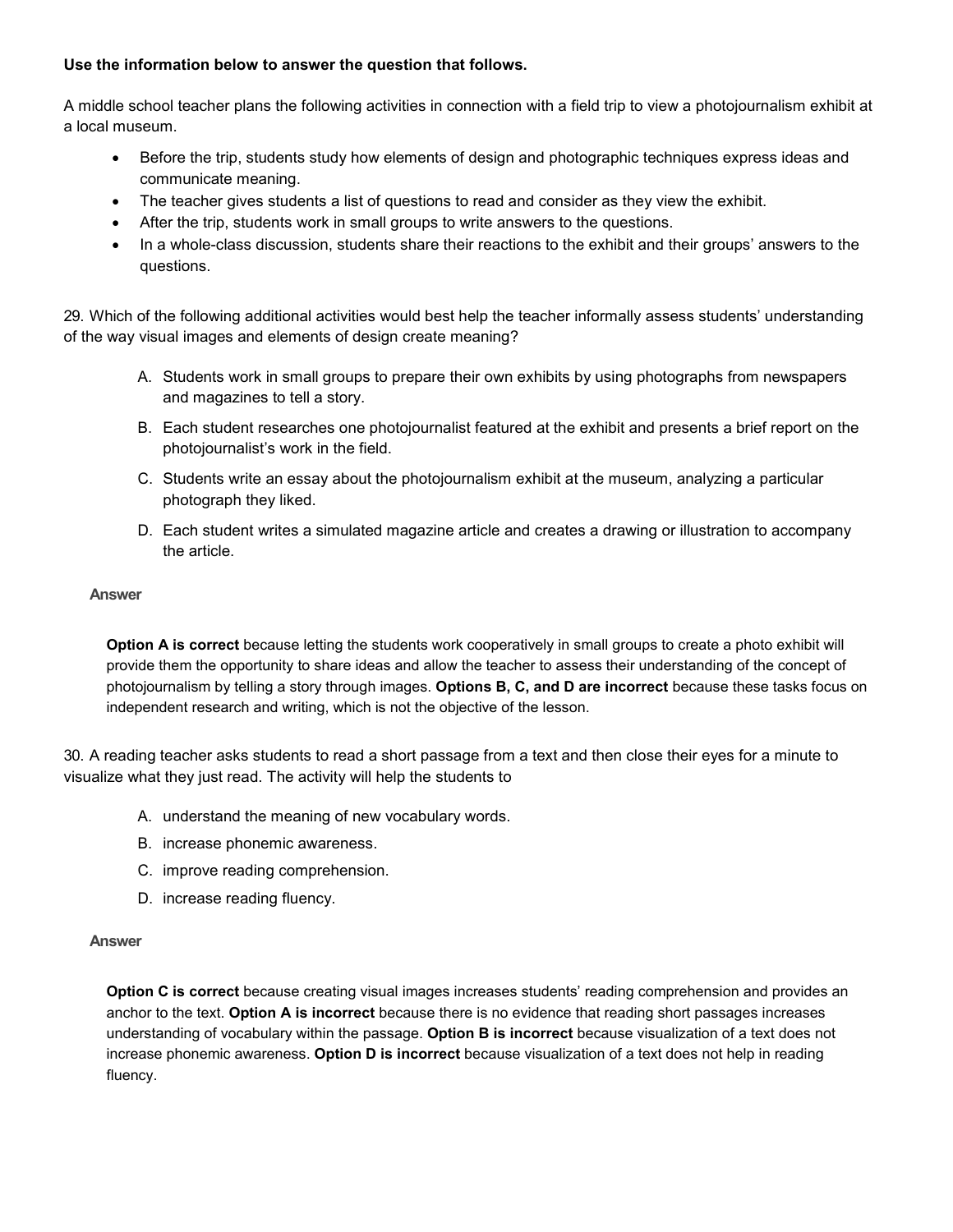**Competency 009—The special education teacher promotes students' performance in mathematics.**

31. A survey has found that about 12 of every 500 airline flights are canceled due to bad weather. This ratio is equivalent to which of the following?

- A. 1/24 of the flights
- B. 1/240 of the flights
- C. 0.24% of the flights
- D. 2.4% of the flights

**Answer**

**Option D is correct** because 12 of 500 is equivalent to 2.4%. **Options A and B are incorrect** because they do not use the correct formula for finding the percentage. **Option C is incorrect** because the wrong fraction is used to compute the wrong percent

32. Use the diagrams below to answer the question that follows.



Bricks are stacked in the pattern shown above. If the pattern continues, how many bricks will there be in a stack that has seven layers?

A. 27 B. 28 C. 35 D. 36

**Answer**

**Option B is correct** because according to the figure, there are 7 bricks in the bottom layer and 1 less brick in each of the next layers. If the pattern continues using these numbers, the result would be  $7 + 6 + 5 + 4 + 3 + 2 + 1 = 28$ . Based on logic, if there were 7 rows, there would be 7 bricks in the bottom row. A visual solution can be created by drawing a stack that has 7 layers and adding up the number of bricks in each layer. **Option A is incorrect** because it was calculated with one missing layer. **Option C is incorrect** because 7 extra bricks were added to 28. **Option D is incorrect** because 8 rather than 7 layers of bricks were added.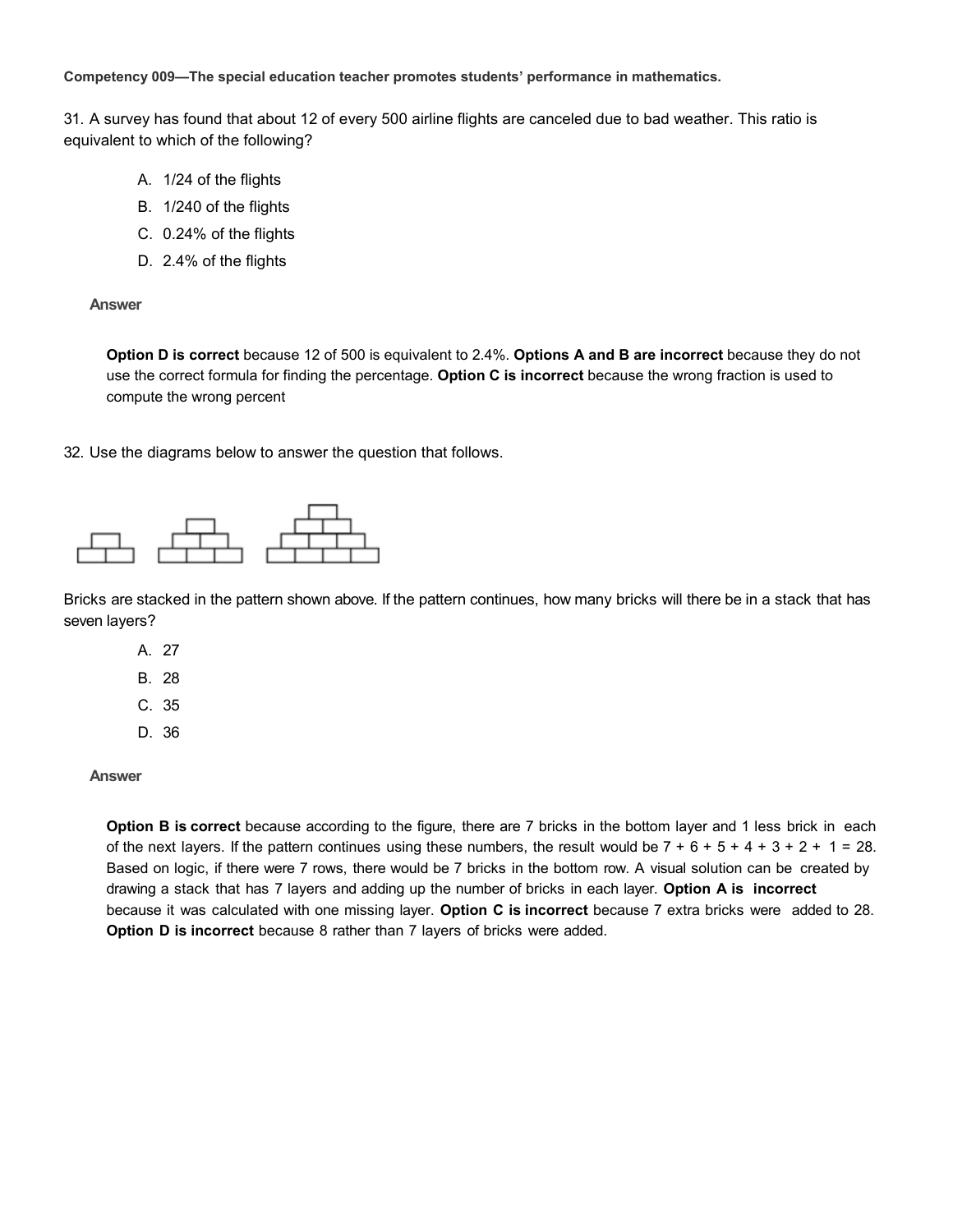33. Students in a third-grade class are playing a board game. On each player's turn, the player spins a spinner that is divided into four quadrants, as shown below.



The teacher overhears a student remark, "Since I haven't spun a four yet, I'll probably get a four on this turn." The student has demonstrated a misconception regarding which of the following mathematical concepts?

- A. Rational numbers
- B. Mean and median
- C. Independent events
- D. Even and odd numbers

#### **Answer**

**Option C is correct** because independent events are not affected by previous events. So if the student did not get a 4 in the previous rounds of spinning the wheel, there is no guarantee that the student will get a 4 in the next round of spinning. **Option A is incorrect** because the concept of rational numbers (simple numbers that can be written as fractions or ratios) is not relevant in this scenario. **Option B is incorrect** because mean and median both relate to averages, and the concept of averages, which is not applicable in this scenario. **Option D is incorrect** because even numbers can be divided into equal groups, but odd numbers cannot be divided into equal groups. The mathematical concept of odd and even numbers does not apply in this scenario.

34. A special education teacher provides math instruction in the resource room for individuals and small groups of students who have learning disabilities. When teaching the students, the teacher should follow which of the following instructional guidelines?

- A. Emphasize the use of mathematics in science and technology.
- B. Focus primarily on mathematical concepts that are likely to be useful in everyday life.
- C. Emphasize the role of deductive reasoning in mathematics.
- D. Connect mathematical concepts to concrete examples with which the students are already familiar.

#### **Answer**

**Option D is correct** because concrete examples using manipulatives help students with disabilities understand the abstract symbolic language of mathematics. **Option A is incorrect** because the concept of mathematics in science and technology is highly abstract for students with disabilities. **Option B is incorrect** because functional mathematics, such as telling time and counting money, are mostly used with students with mild intellectual disabilities or students who are preparing for vocational training. **Option C is incorrect** because the role of deductive reasoning in mathematics is an abstract concept that will be confusing for students with disabilities.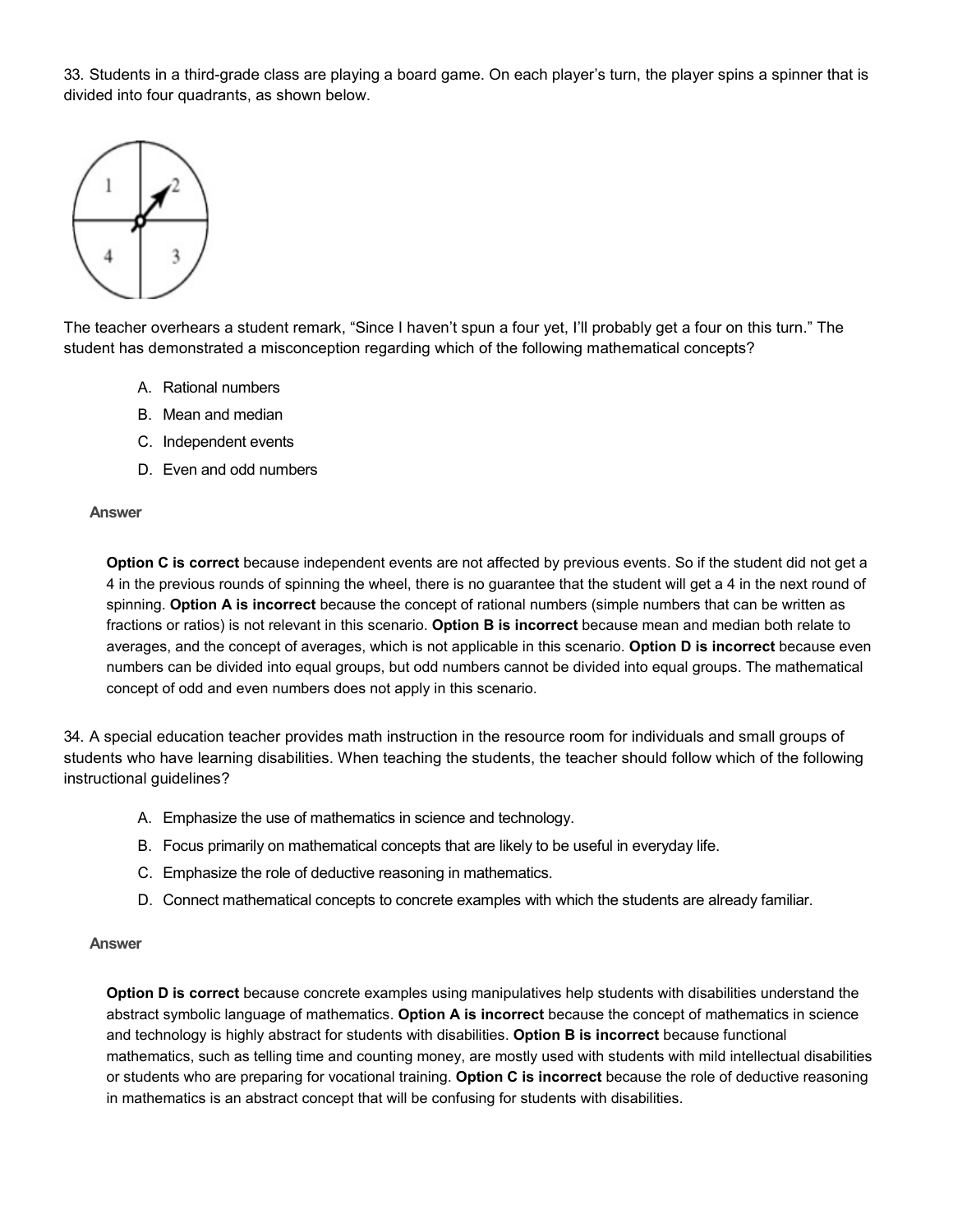35. A third grader with special needs has been having trouble memorizing basic arithmetic facts. The student's classroom teacher asks the special education teacher's advice on how to help the student. In general, which of the following suggestions is most important for the special education teacher to give the teacher?

- A. Suspend for the present all mathematical activities other than those aimed directly at memorizing arithmetic facts.
- B. Modify math instruction to focus primarily on the use of manipulatives to build conceptual understanding.
- C. Address the problem now so that lack of automaticity will not impede more advanced math learning later on.
- D. Discontinue memorization of facts in favor of teaching the student to use a calculator efficiently and accurately.

## **Answer**

**Option C is correct** because the teacher should introduce a variety of strategies such as flash cards and math games to suit the student's learning style and provide math fact sheets as an accommodation to help the student solve more advanced math problems. **Option A is incorrect** because the student needs to learn all the math concepts in the curriculum and not just focus on memorization of facts. **Option B is incorrect** because using manipulatives to build conceptual understanding does not address the issue of the student's inability to learn facts. **Option D is incorrect** because the use of calculators will simply make the student dependent on the tool and not encourage the student to use logical reasoning.

36. In general, math instruction for students with learning disabilities in mathematics should be characterized by

- A. the development of cognitive strategies rather than a mastery of facts.
- B. the development of math process skills.
- C. instructional activities limited to hands-on operations with concrete objects.
- D. a balanced program of concepts, skills and problem solving.

#### **Answer**

**Option D is correct** because the general education curriculum consists of a balanced program of concepts, skills, and problem solving, so students with learning disabilities should have access to the same curriculum as their nondisabled peers. **Option A is incorrect** because mathematics instruction should focus on both the concepts of cognitive strategies and mastery of facts. **Option B is incorrect** because mathematics instruction should focus on concepts, process skills, and problem solving. **Option C is incorrect** because even though hands-on operations with concrete objects are important, math instruction cannot be limited to just these activities.

37. Joyce and Tyrone, two third graders, are counting how many gallon and quart milk containers have been collected for a class science project. As they count, Tyrone tells Joyce that the gallon container is twice as big as the quart container. Based on his comment, Tyrone needs instruction in understanding the concept of capacity. The teacher can best teach him by

- A. asking him if he can think of some method of measurement that will test his statement.
- B. pointing out to him that the word "quart" sounds like the word "quarter" and asking him what that suggests about the relative sizes of the two containers.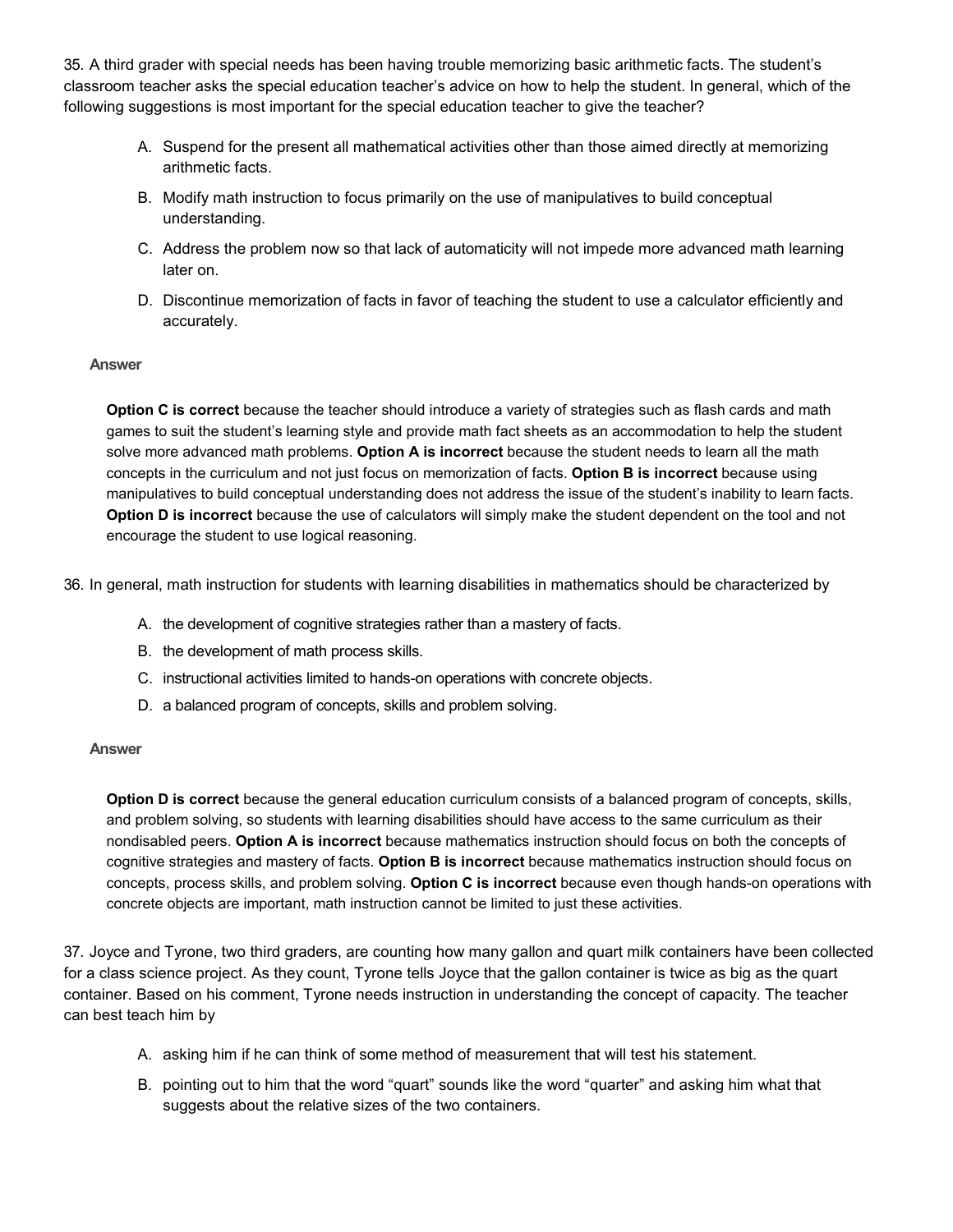- C. explaining to him that doubling the linear dimensions of a rectangular solid quadruples the volume.
- D. having him use a computer to generate two- and three-dimensional models of the containers in question and then identify similarities and differences among the models generated.

**Option A is correct** because letting the student measure liquid using various methods will allow the student to learn the concept of measurement through hands-on experiments. **Option B is incorrect** because the best way to teach the concept of volume and capacity in mathematics is through hands-on experimentation and not by guessing. **Option C is incorrect** because the fundamental rule of connecting a rectangular volume with its linear dimension is a challenging concept for third graders. **Option D is incorrect** because using a computer to generate two- or threedimensional models is an advanced skill that is not introduced in third grade.

38. Which of the following is the most appropriate reason to use curriculum-based assessments?

- A. To confirm the students' grade level
- B. To identify skills that need reteaching
- C. To compare with last year's test scores
- D. To determine the students' intellectual ability

#### **Answer**

**Option B is correct** because a curriculum-based assessment is a direct assessment that links instruction with assessment. It is used to help teachers develop goals for instruction and to evaluate the students' progress in the curriculum. **Option A is incorrect** because placement tests are conducted to assess the students' grade level. **Option C is incorrect** because standardized assessments help with the comparison of students' scores in different years. **Option D is incorrect** because a diagnostic assessment is used to determine the intellectual ability of the student.

39. Which of the following is the best activity for reviewing the concept of fractions with fourth-grade students?

- A. Using pictures to model unit fractions of a whole
- B. Drawing pictures of fractions from memory
- C. Writing fractions using numbers
- D. Comparing fractions using a variety of materials

#### **Answer**

**Option D is correct** because using a variety of concrete materials to reinforce the concept of fractions helps students develop a better understanding of the concept. **Option A is incorrect** because simply using pictures to model unit fractions does not help students learn the concept thoroughly. **Option B is incorrect** because drawing pictures from memory is a skill requiring knowledge of an abstract concept and does not help students review fractions. **Option C is incorrect** because writing fractions using numbers is an important skill but does not help to reinforce the concept of fractions.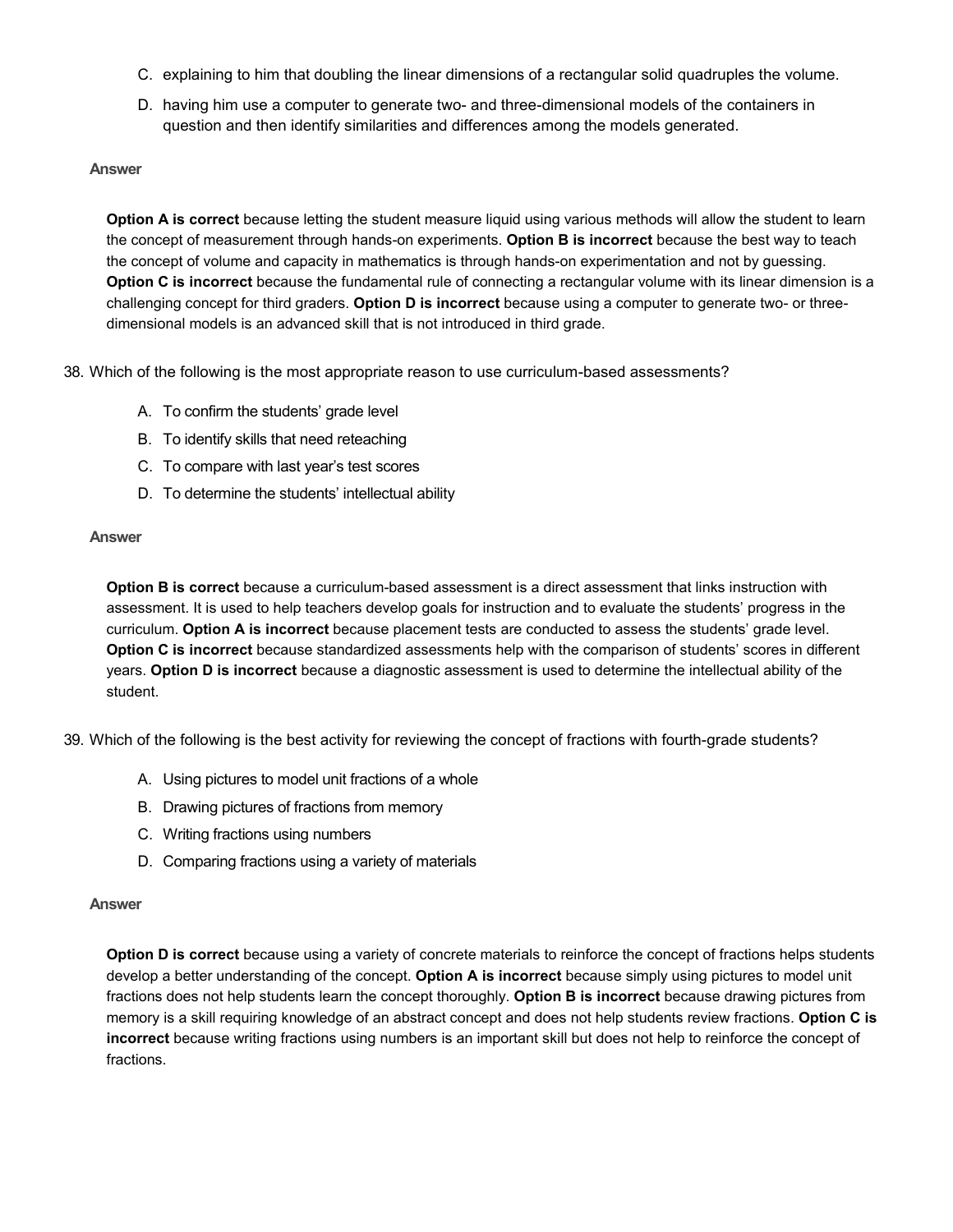40. Which of the following is a developmentally appropriate activity for a kindergartner to establish basic number sense?

- A. Completing one-to-one correspondence exercise
- B. Generalizing skills and applying them to new situations
- C. Arranging ten objects from smallest to largest
- D. Using a calculator to solve simple mathematics problems

#### **Answer**

**Option A is correct** because by the age of five, children are able to link the number of objects to the numeral. **Option B is incorrect** because generalizing skills and applying them to a new situation is a highly advanced mathematical concept and is not age appropriate for kindergarteners. **Option C is incorrect** because arranging objects from smallest to largest is a skill for younger children who are in preschool. **Option D is incorrect** because using a calculator to solve math problems is not age appropriate for a kindergarten class.

41. While reading a story, students notice that the wheels on a space vehicle look like the figures shown. A special education teacher can use this teachable moment to have students use tiles to make similar figures.

Which of the following can the students use to make the figures?



- A. A set of squares
- B. A set of trapezoids
- C. A set of rectangles
- D. A set of hexagons

#### **Answer**

**Option B is correct** because each of the figures can be made using only trapezoids. The center hexagon can be made from two trapezoids. **Option A is incorrect** because no set of squares alone can be used to make the figure. **Option C is incorrect** because no set of rectangles alone can be used to make the figure. **Option D is incorrect**  because no set of hexagons alone can be used to make the figure. When arranged appropriately, trapezoids will result in hexagons.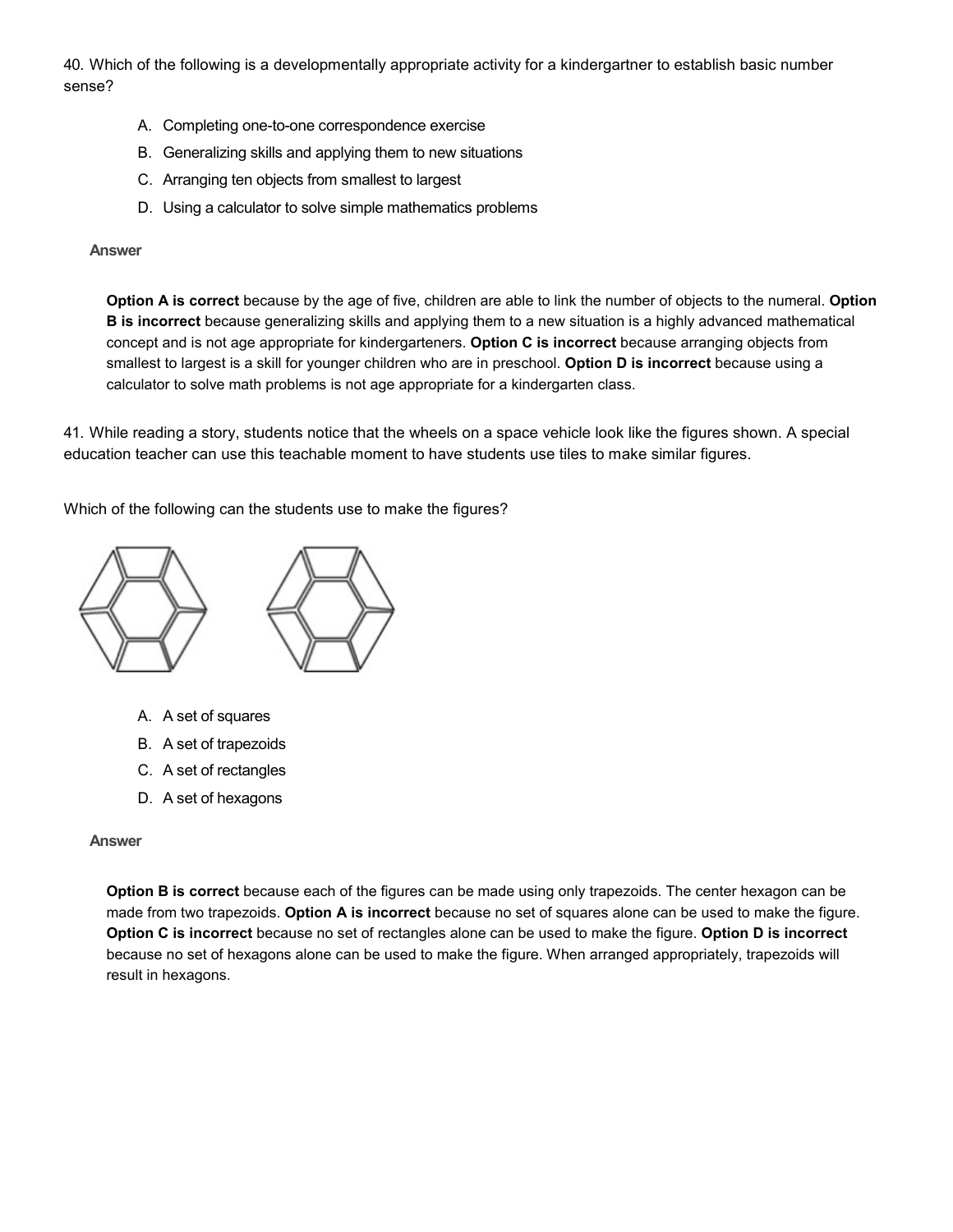# **Domain IV—Foundations and Professional Roles and Responsibilities**

**Competency 010—The special education teacher understands the philosophical, historical and legal foundations of special education.**

42. Which of the following is most commonly found on students' Individualized Education Programs (IEPs)?

- A. Speech or language impairment
- B. Emotional disturbance
- C. Specific learning disability
- D. Intellectual disability

#### **Answer**

**Option C is correct** because according to educational research statistics, children with specific learning disabilities are the highest in number compared with the other disability categories. **Options A, B and D are incorrect** because each of these disability categories has a much smaller percentage of students compared with students with learning disabilities.

43. In which of the following ways has the movement toward accountability in education most significantly affected students who receive special education services?

- A. Special education students must now achieve Individualized Education Program (IEP) goals before graduation.
- B. Special education students' grades must reflect the standards applied to general education students.
- C. Fewer special education students pass end-of-course assessments.
- D. More special education students are participating in statewide testing.

#### **Answer**

**Option D is correct** because Individuals with Disabilities Education Act (IDEA) mandates that students with disabilities to participate in statewide assessments with their nondisabled peers, and districts are required to develop alternate assessments for students who cannot participate in regular state or district-wide assessments. Districts must also provide accommodations in both instruction and assessment as needed by students with disabilities. **Option A is incorrect** because special education students do not need to achieve their IEP goals before graduation. Rather, they must participate in statewide testing. **Option B is incorrect** because students with disabilities receive accommodations and modifications based on their IEPs, so their grades do not reflect the standards applied to general education students. **Option C is incorrect** because students with disabilities must participate in statewide testing regardless whether they pass end-of course assessments.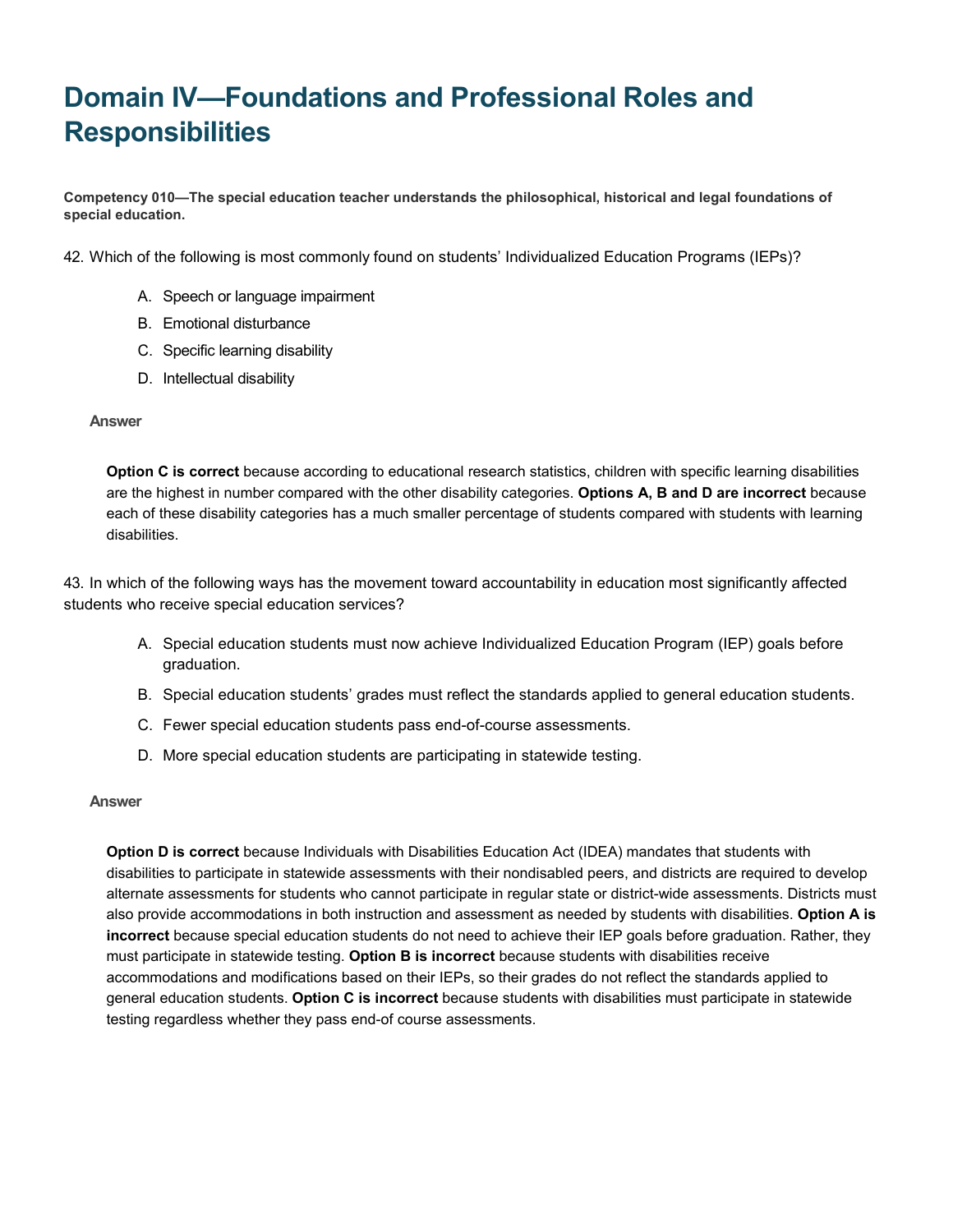44. Ms. Fredericks, who is teaching first grade for the first time, asks Mr. Cardenas, the school's special education teacher, why a new student in her class needs a full and individual evaluation (FIE) even though a doctor has provided a note indicating that the student has been diagnosed with diabetes. Which of the following is the most appropriate response from Mr. Cardenas?

- A. New students may not be identified for special education without going through the Response to Intervention (RTI) process.
- B. Students with diabetes do not fall under a disability category covered by the Individuals with Disabilities Education Act (IDEA).
- C. Public schools do not have to consider evaluation data from personnel not associated with educational institutions.
- D. Formal evaluations by law must determine whether the student has a need for special education and related services.

## **Answer**

**Option D is correct** because determining educational need is part of the process of identifying students who are eligible for services. **Option A is incorrect** because RTI is not a required process for identification of a student with a disability under IDEA. **Option B is incorrect** because diabetes could be a condition requiring services under the Other Health Impairment (OHI) category. **Option C is incorrect** because schools must consider all relevant evaluation data provided to them.

**Competency 011—The special education teacher applies knowledge of professional roles and responsibilities and adheres to legal and ethical requirements of the profession.**

45. Which of the following is most effective for a teacher to use when working with linguistically diverse students with disabilities in second grade?

- A. Listening to class discussions and asking questions
- B. Presenting vocabulary that is needed in the learning context
- C. Having the students dictate their responses to test questions
- D. Introducing mnemonic devices to improve memorization

#### **Answer**

**Option B is correct** because presenting the key vocabulary of the lesson to the students makes it easier for those who speak other languages to focus on the main idea of the lesson. This strategy will also ease any anxiety the students feel. **Options A, C, and D are incorrect** because listening to class discussions, having students dictate responses to test questions, and introducing mnemonic devices will not make the lesson more accessible to students.

46. A beginning special educator teaches middle school students from diverse backgrounds in a resource room. At the beginning of the school year, the teacher reviews a list of rules for the resource room with each group of students and hangs the list on the classroom wall. One rule gives directions about the appropriate noise level: "Work quietly without disturbing others."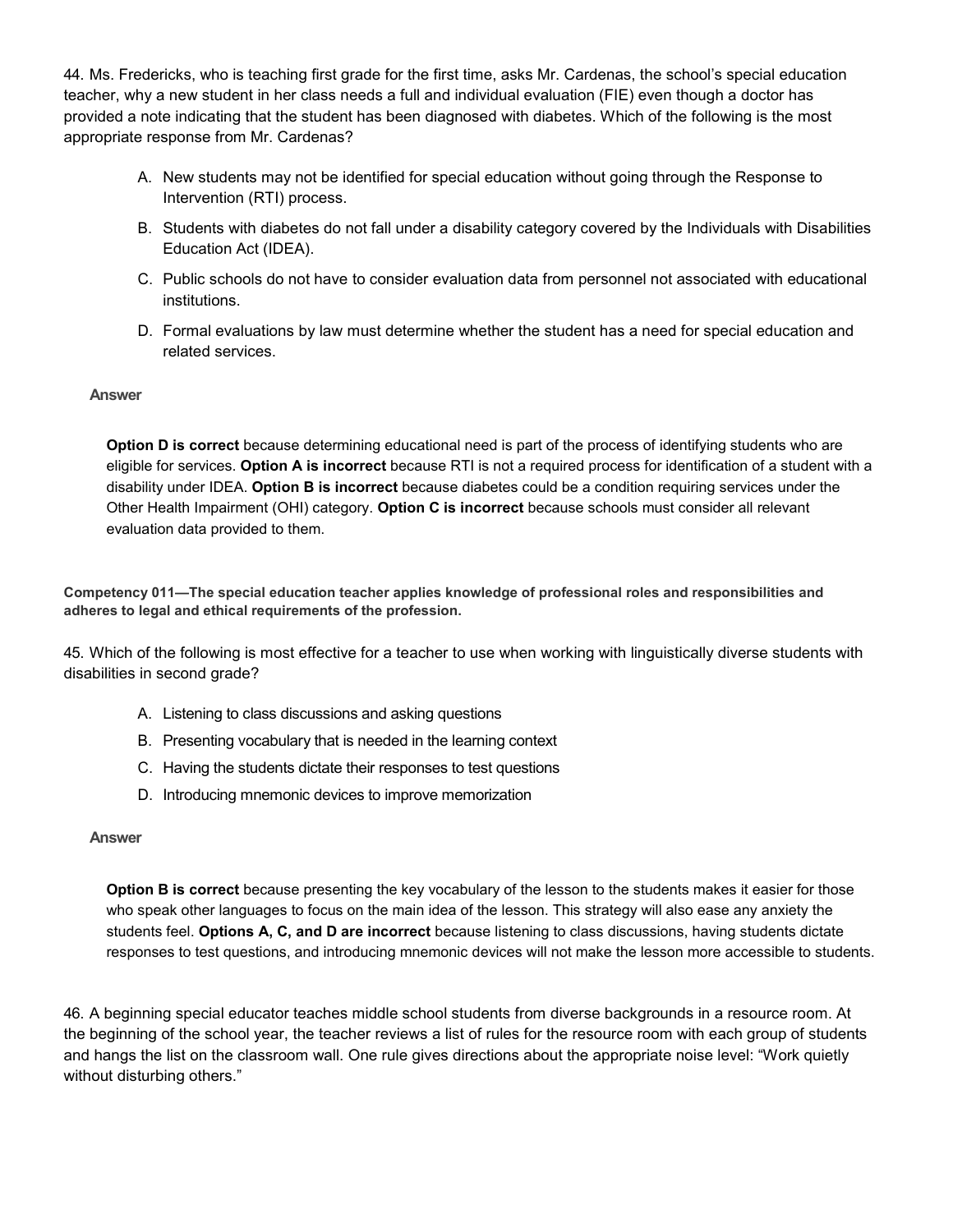Several times during the first weeks of school, students start helping each other with their work instead of focusing on their own. Consequently, the teacher has given out warnings to these students for breaking the rule. When reflecting upon the students' behavior, the teacher needs to be aware that

- A. students from some cultures embrace a belief of interdependence rather than independence.
- B. rules should be consistently enforced to create a secure environment for students.
- C. students are more likely to follow rules that are accompanied by some form of reinforcement.
- D. resource rooms typically do not require the same degree of structure that general classrooms do.

#### **Answer**

**Option A is correct** because some students may come from families of other cultures that value interdependence or have a group identity rather than the individualistic identity that is more prominent in the United States. **Options B, C and D are incorrect** because these considerations do not address the difference in value systems between cultures.

47. After an Admission Review Dismissal (ARD) committee meeting for a student with an intellectual disability, Ms. Salina, the special education teacher, is contacted by Mr. Davis, a case worker from a local state agency that provides services for individuals with intellectual disabilities. He reports to Ms. Salinas that the student's parents want him to review the Individualized Education Program (IEP) developed at the ARD meeting, and he wants to come to the school to look at the document. Which of the following is the most appropriate response to Mr. Davis's request?

- A. Teachers can only provide copies of the IEP document to members of the ARD committee.
- B. Outside agencies involved in providing services can review educational documents only at the school campus.
- C. Community agency case workers can review the IEP document only with written permission from the parent.
- D. School district personnel can only provide written summaries of ARD committee meetings.

## **Answer**

**Option C is correct** because educational records can be released with the written permission of the parent or adult student. Option A is incorrect because the IEP document can be shared outside of the meeting with written parent permission. **Option B is incorrect** because the document can be shared off campus with parent permission. **Option D is incorrect** because summaries of the ARD would still be considered educational records requiring parental permission for release.

**Competency 012—The special education teacher knows how to communicate and collaborate effectively in a variety of professional settings.**

48. During mathematics lessons, a special educator has students work in groups of two or three. Which of the following strategies would be most effective for the educator to use to help the small groups of students learn the social skill of sharing?

- A. Giving the groups a time limit to solve a set of problems
- B. Reviewing the answers to all of the problems at the end of class
- C. Having the students work with the same group for several days
- D. Providing each group with only one set of materials